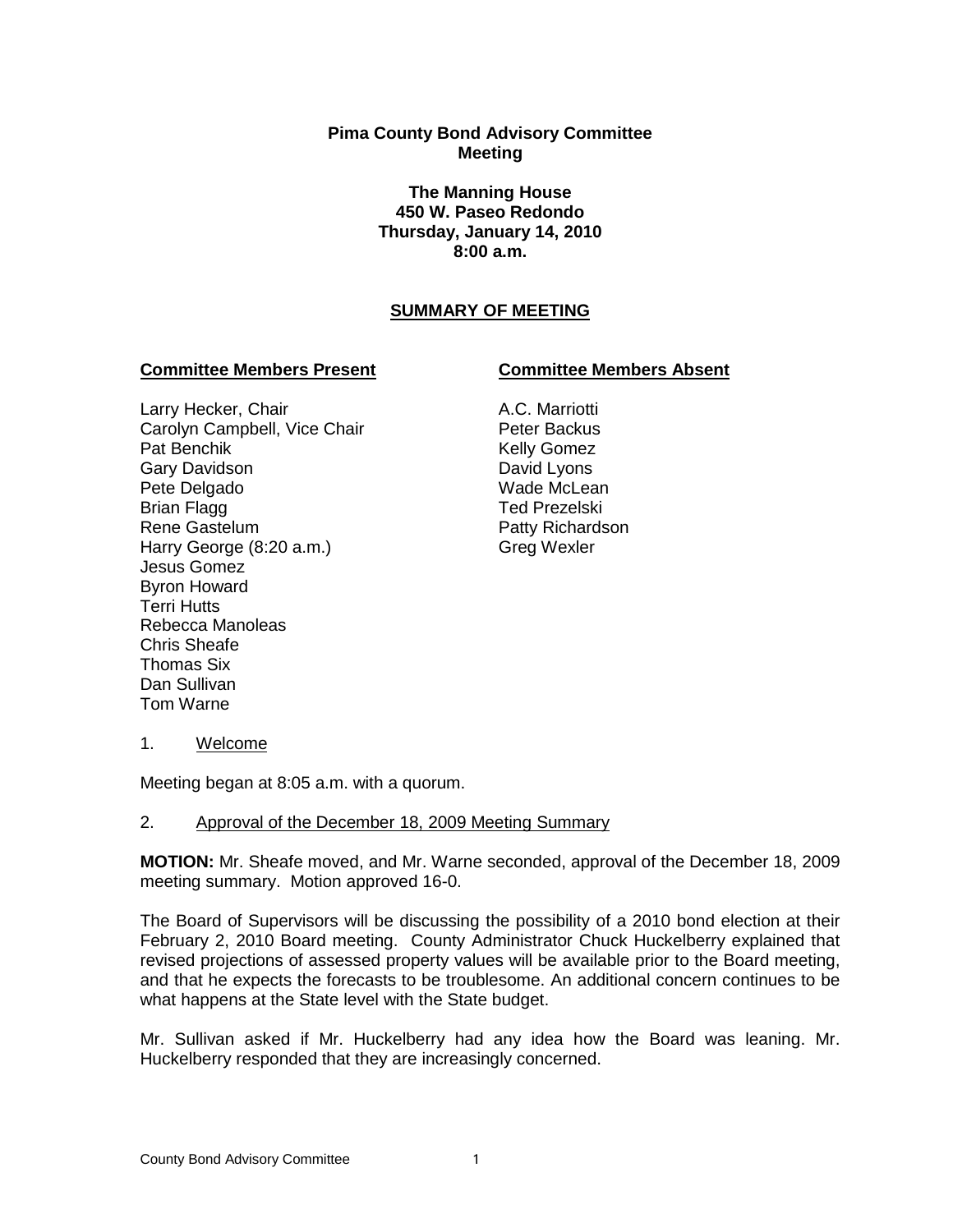Mr. Davidson commented that he does not feel this Committee is abdicating its responsibilities by asking for input from the Board.

Mr. Warne asked how the County forecasts commercial values. Mr. Huckelberry responded that commercial values are assessed locally and also centrally by the State. He reported seeing drops of 60 percent in assessed values for commercial properties.

Mr. Sullivan asked whether the February  $2<sup>nd</sup>$  item will be accompanied by a recommendation from the County Administrator. Mr. Huckelberry replied that he would not provide a recommendation unless all factors point in a clear direction.

Mr. Sheafe asked whether the question of a bond election was all or nothing. Mr. Huckelberry replied that yes, it will either be that we hold a bond election in 2010 or do not. We won't hold a smaller issue or just a revenue bond election. Regarding the need for sewer revenues, the County had determined that we can issue debt without voter approval, with just slightly higher basis points. This scenario will be discussed with the wastewater advisory committee this afternoon. Mr. Sheafe talked about the benefits of WIFA loans whether voter approval to increase the allowable WIFA debt would be less costly.

Vice Chair Campbell asked whether this Committee is required to make a recommendation on timing. Mr. Huckelberry responded that it is within this Committee's purview.

Mr. Flagg stated that the Committee should give the Board the best package possible so they can make the decision on whether it is saleable to the public. There is a real need for jobs and investments in neighborhoods and affordable housing.

Mr. Six and Mr. Sullivan agreed that it is hard to argue that these projects are not needed, but the reality is that we don't want to put an issue forward if it is likely to fail.

Mr. Sullivan asked whether the Committee should cancel the January 29 meeting in light of the Board meeting on February 2.

Mr. Warne asked whether it was still true that delaying the election would not impact the timing of when projects could be built. Mr. Huckelberry responded that he was correct. The County, due to expected drops in property tax revenues, will not be able to issue debt until 2012 or 2013 anyway. So a 2010 bond election does not get the projects built faster than a 2011 bond election. Mr. Benchik responded that the Committee should recommend a delay in the timing of an election since the projects can't get built until at least 2012 anyway, even though there is the need now. Mr. Flagg asked if there is the need now, why not go forward? Chairman Hecker responded that we don't want to have an election that fails and that 2010 will be a politically tumultuous election. For the 2011 election, the County will have much more time to educate the public on the issue since the ballot won't be as crowded. Vice-Chair Campbell noted that the economy could be in a better or perhaps worse position come 2011.

**MOTION:** Mr. Sullivan moved, Mr. Six seconded, to cancel the January 29, 2010 meeting in light of the February 2, 2010 Board meeting. Discussion included agreement that the Committee should still meet on February 19 no matter what the Board does on February 2, and whether the Committee should make a recommendation to the Board today on the timing of a bond election. It was clarified that the timing was not a noticed agenda item and that the Committee had voted at the last meeting to continue working on project prioritization until March. Motion approved 13-3.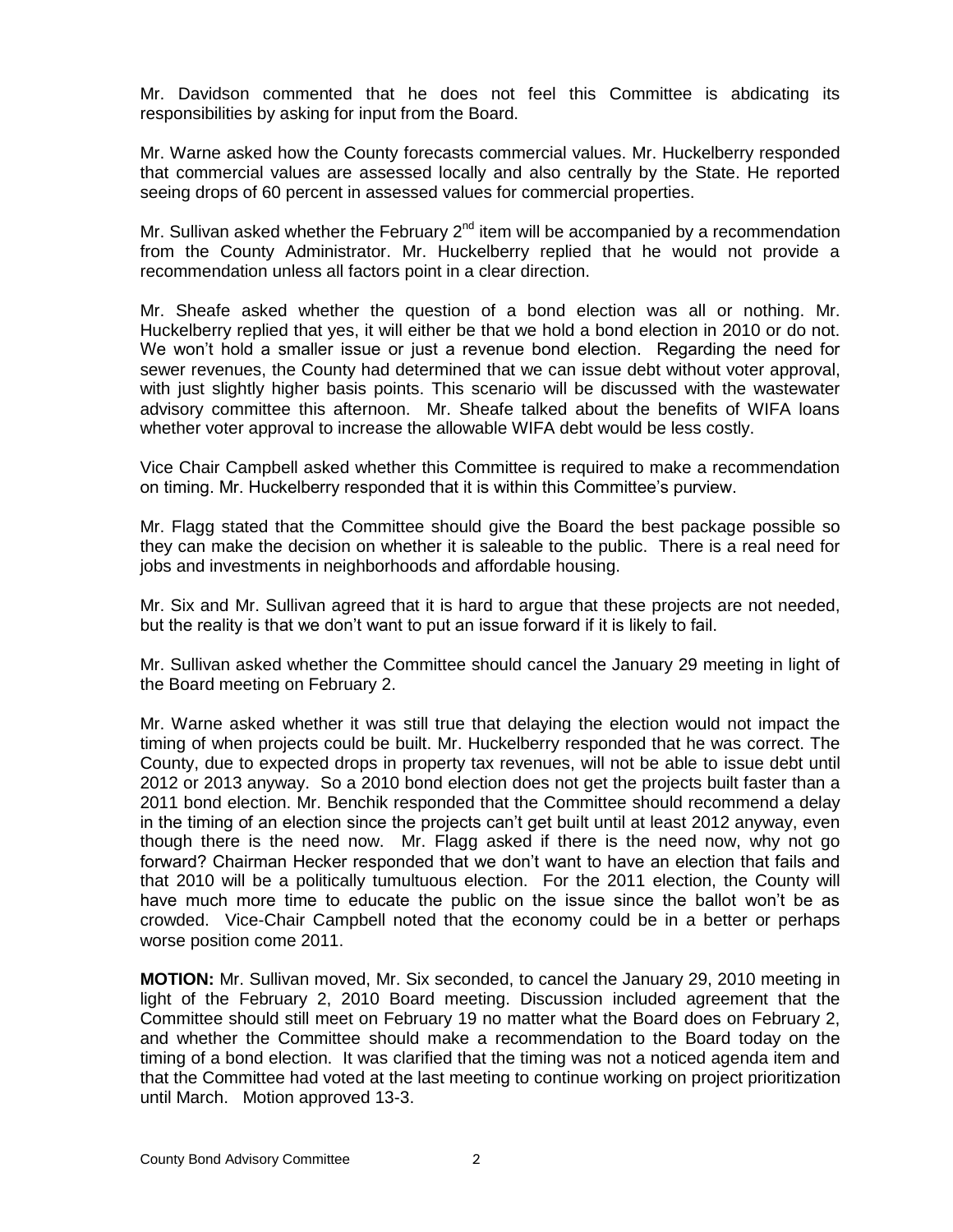## 3. 2010 Bond Election Planning Process

## A. Criteria Discussion and Application to Projects

It was noted that the criteria was not in order of priority. Discussion included using the criteria when voting on projects for the tentatively approved list as opposed to using the criteria to reduce the overall package after a tentatively approved list is complete. Mr. Davidson stated that additional criteria might need to be added to provide for a balance between funding categories. Vice-Chair Campbell stated that underserved and stress areas could be added to the criteria. It was suggested by Chairman Hecker that the Committee wait until they have a tentatively approved list of projects and then revisit the criteria to further pair down that list.

## B. Discussion and Prioritization of Projects that Fall in Group 2 – Subcategory B (Projects where the County Administrator recommended less that the Subcommittees)

Mr. Huckelberry briefly went through each of the projects in Group 2B and provided an explanation for why he recommended less than the subcommittees. These justifications were previously provided to the Committee in his November 19 memorandum to the Committee.

For FM108, Mr. Huckelberry notes that \$10 million would fund a library and Sheriff substation in the first phase of the Eastside Government/Community Center, on County property at the Fairgrounds. If the Committee would like to add a park to the first phase, add another \$4 million. If the Committee chooses to recommend another location that would require land acquisition, add another \$2 million or so. It was also clarified that this was not supposed to change the Southeast Community Park project from the 2004 bond election that the City requested, to be located north of Interstate 10. It was further clarified that a center at the Fairgrounds location would be midway between the population to the north of the Interstate and the population in Corona de Tucson. Mr. Howard noted that the City has no intention of annexing Corona de Tucson, and that those two populations are very different.

Vice-Chair Campbell stated that it might not be the best plan to prioritize projects that should include private funding matches, unless the match is likely. Mr. Huckelberry responded that the types of projects where he recommended a private match were for projects that only differed slightly in his funding recommendation versus the subcommittees, with the expectation that the scope could be reduced and project still be built almost in its entirety if no matching funds are secured (i.e. three softball fields versus four at a complex).

Mr. Flagg stated that the average family income in South Tucson is \$15,000 a year and that this population really needs help in the way of Affordable Housing and Neighborhood Reinvestment. He also noted that South Tucson could get out the votes.

**MOTION:** Mr. Flagg moved, seconded by Mr. Benchik, to tentatively approve \$30 million for Affordable Housing (CD-1) and \$30 million for Neighborhood Reinvestment (CD-2).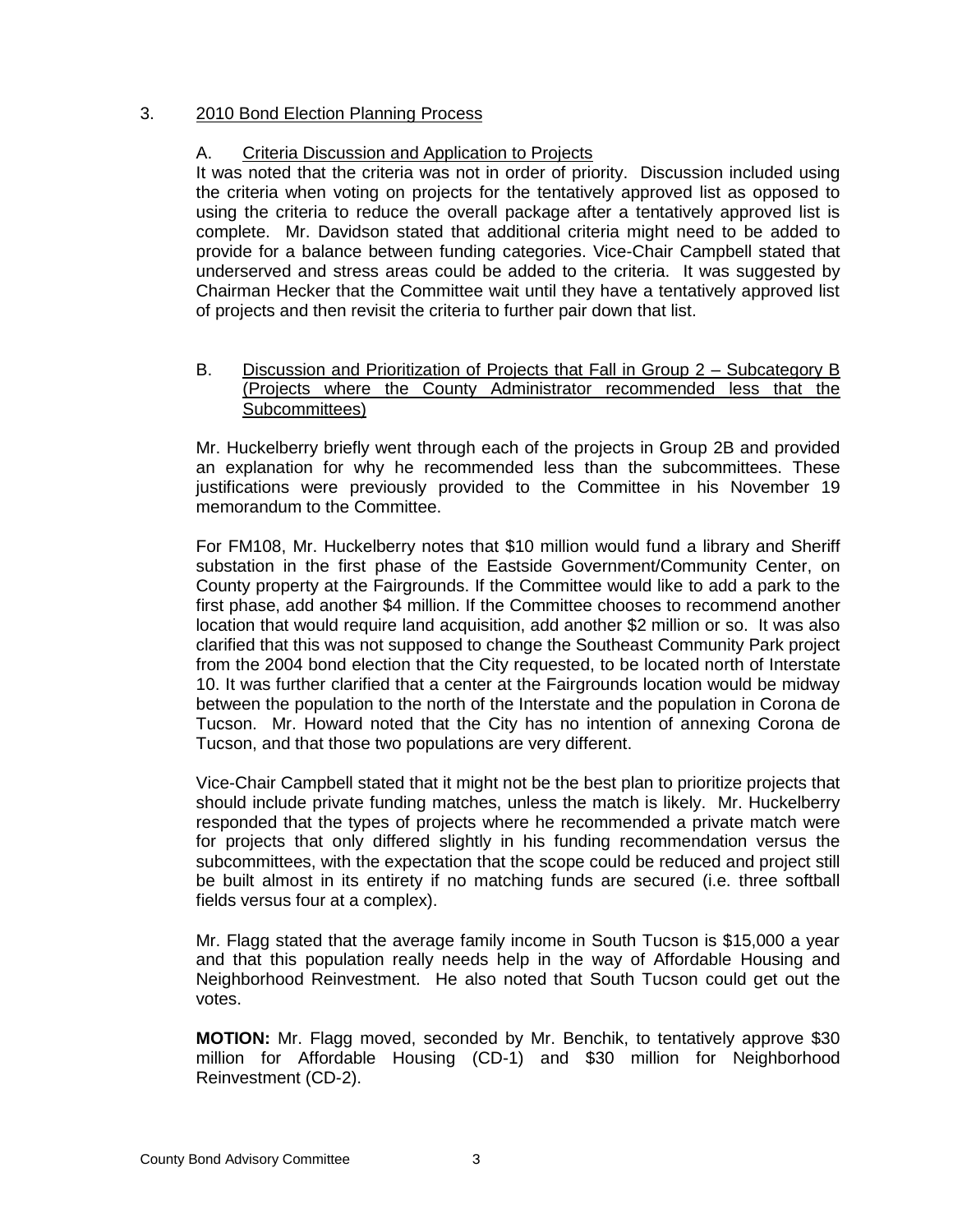Mr. Benchik noted that if the Committee is to recommend an increase from Mr. Huckelberry's recommendation, then perhaps the Committee should recommend a decrease in another project that may not need funding, such as the Marana Health Center. Mr. Six and Mr. Sullivan noted that Green Valley and Marana also have significant needs. Vice-Chair Campbell questioned whether \$30 million was enough and stated that the Committee should use the subcommittees' recommendations as the baseline, not Mr. Huckelberry's. Mr. Flagg agreed to a friendly amendment to consider the votes separately for each project. Mr. Davidson said the Committee should still give credence to Mr. Huckelberry's recommendations and think of other funding sources. Mr. Davidson further stated that the 1997 Neighborhood Reinvestment and Affordable Housing bond projects were small and targeted, and questioned whether municipalities should step up to fund larger projects versus significantly expanding and generalizing these project categories. Mr. Warne agreed with Mr. Flagg's motion stating that Tucson has become unsafe, Arizona is  $49<sup>th</sup>$  in education, etc.

**SUBSTITUTE MOTION:** Mr. Sullivan, seconded by Mr. Six, moved a substitute motion to tentatively approve \$15 million for Neighborhood Reinvestment. Ms. Hutts stated that the Committee was going at this wrong and that there will likely be the need to recommend substantially less for most projects. The substitute motion failed 8-8.

The original motion passed 14-2 for tentative approval of Affordable housing (CD-1) at \$30 million, and 10-6 for tentative approval of Neighborhood Reinvestment (CD-2) at \$30 million.

**MOTION:** Mr. Benchik moved, seconded by Mr. Flagg, to tentatively approve \$5 million for Floodprone Land Acquisition (FC-2). Motion approved 15-0 (Mr. Sullivan left meeting).

Vice-Chair Campbell asked Linda Mayro, Cultural Resources manager for Pima County, to explain the recommendations regarding 3 cultural resource projects.

**MOTION:** Mr. Davidson moved, seconded by Vice-Chair Campbell, to tentatively approve \$1.5 million for HP-103 Archaeological Site Acquisitions. Motion approved 14-0 (Mr. Hecker not present for vote).

**MOTION:** Mr. Benchik moved, seconded by Ms. Hutts, to tentatively approve \$2 million for HP-108 Site Interpretation/Preservation. Motion approved 14-0 (Mr. Hecker not present for vote).

**MOTION:** Mr. Sheafe moved, seconded by Mr. Warne, to tentatively approve \$250,000 for HP-109 Vail Historic Sites. Motion approved 14-0 (Mr. Hecker not present for vote).

Moving on to the Davis-Monthan Open Space project, Mr. Howard asked about deferring the vote until someone from that Committee or a member of the affected public could come before the Committee. It was discussed whether it was still valuable to keep voting on each project individually and the Committee decided to continue.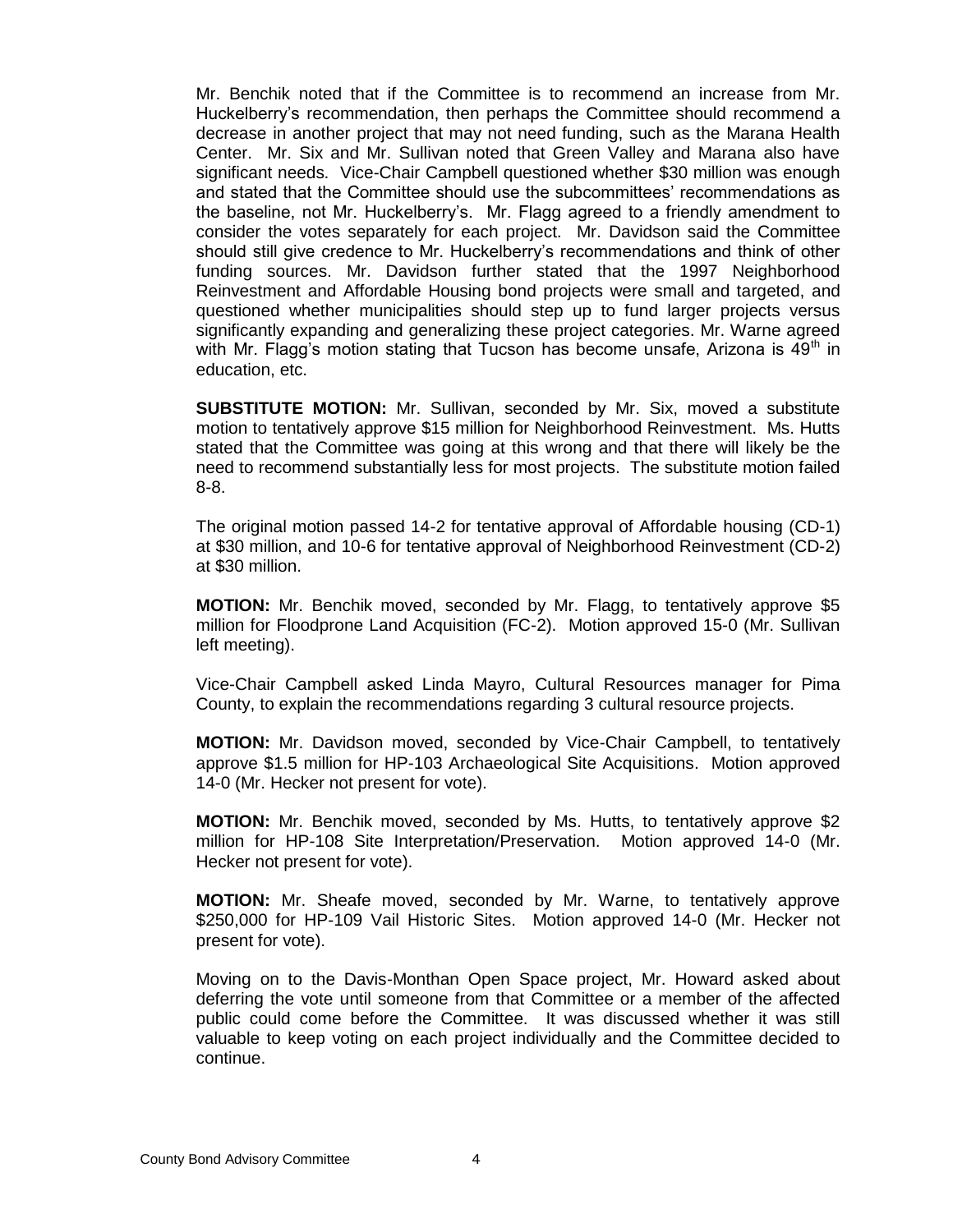**MOTION:** Mr. Sheafe moved, seconded by Mr. Benchik, to tentatively approve \$5 million for OS-1 David Monthan Approach Corridor Open Space Acquisitions. Motion approved 13-1 (Vice-Chair Campbell not present for vote).

**MOTION:** Ms. Hutts moved, seconded by Mr. Six, to tentatively approve \$110 million for OS-2 Habitat Protection Priorities. Vice-Chair Campbell stated that the Board approved a phased acquisition of the Marley Ranch, the second two phases would cost \$80 million, and therefore \$110 million would only leave \$30 million for other properties. Mr. Davidson stated that it was still \$110 million, which would once again provide open space category with one of the highest amounts of funding, similar to the 2004 bond election. Mr. Hecker clarified that there was an oversight committee that decides which properties are purchased with this bucket of funding. Nicole Fyffe, Assistant to County Administrator, noted that the second two phases of the Marley acquisition are options, and that the County or oversight committee could choose not to exercise the options, though that was unlikely. Mr. Flagg stated that he highly supported the open space projects. Vice-Chair Campbell added that the Rosemont Ranch is one of the properties included as eligible to purchase with this funding source, and that \$110 million may not get both the Marley Ranch and Rosemont Ranch, should it become available. Vice-Chair Campbell also noted that The Nature Conservancy had written a letter to the Committee stating that there still is a chance for State Trust land reform, and if such reform did occur, funding would be needed to acquire State Trust land for conservation. Mr. Huckelberry had stated that one of his reasons for recommending a greatly reduced amount for open space was that State Trust land reform had not yet occurred.

**SUBSTITUTE MOTION:** Vice-Chair Campbell moved a substitute motion, seconded by Mr. Sheafe, to delay a vote on OS-2 and OS-3 to see if State Trust land legislation moves forward. Mr. Sheafe noted that in Washington State they save significant money by purchasing just the development rights on properties. Vice-Chair Campbell responded that the County's program has tried to purchase just development rights but that sellers have not been interested. Motion approved 13-2.

**MOTION:** Mr. Sheafe moved, seconded by Ms. Hutts, to tentatively approve \$5 million for PR-8- Canoa Ranch Historic Interpretive Center. Motion approved 15-0.

Since this was the end of the projects in Table 1 and the meeting was coming to a close, the Committee agreed to continue the other tables to the next meeting.

## 4. Other Future Agenda Items and Next Meeting

Next meeting is scheduled for February 19, 2010. Agenda items will include a report on the Board of Supervisors February 2, 2010 discussion regarding a future bond election, as well as continued deliberation by the Committee on projects in Group2B. Mr. Hecker requested a graphic similar to fundraising goal graphics, to show how much of the available funding the Committee has already consumed via the tentatively approved projects.

#### 5. Call to the Audience

Two speaker cards were submitted in support of the Ajo Community Golf Course (Carol Peek and Leonard Peek).